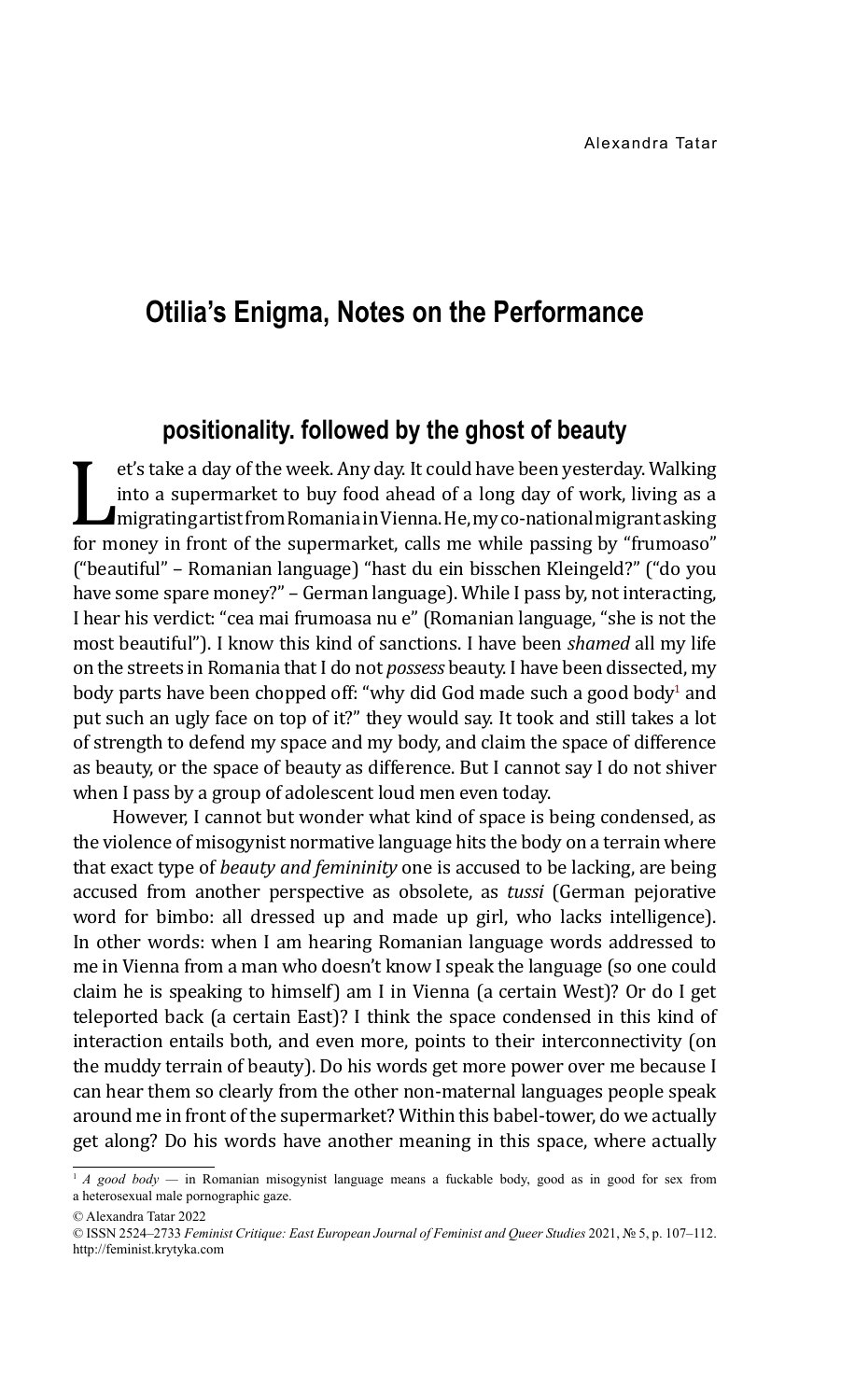

Photographer Viktoria Pötzl with the courtesy of Frauen\*solidarität Wien

he is choosing to speak with himself? Is it my choice to hear him? Am I hearing him? Or is it the normative culture roaring around, decompressing through his mouth, using his body. Do I confront him, or do I solidarize, seeing him as victim of patriarchy and oppression? Of course, all these different variations in reading reflect my positionality, and I do not want to demonize other migrant experiences, which do not contain the privilege of being able to do intellectual work. I imagined the performance at the intersection of two western discourses: on the one hand a maybe obsolete view held by 'older' western feminisms, saying that you cannot be a feminist and feminine at the same time; and the particular kind of femininity being *sold* to the space I come from *as an* 

*embodiment of the west* on the other hand. Eastern European women function in the latter discourse as an enabler of a western lifestyle, that is based on and at the same time reaffirms an idealized, fantasy image of the feminine and of the West.

In the process of thinking the performance, I also tried to frame the *eastern mystique* by thinking of the idea of the *monster* as proto-cyborg, as proposed by Theodora Eliza Văcărescu. If Mary Shelly's Monster is understood a genderless being, much like the cyborg (Văcărescu 2004, 150), and the creation of Western culture itself (Văcărescu 2004,148), than the whole fabrication of a heterosexual partner for 'him' (Văcărescu 2004, 149- 150), which would be the *eastern*exacerbation of what Preciado calls the "semitechnical codes of white heterosexual femininity belonging to the postwar pharmacopornographic political ecology: [such as] (…) knowing how to give a good blow job (…) taking care of your hair, fashion, (…) the beauty imperative, (…) the manicure, (…) letting yourself be fucked in the ass when it's necessary, (…) the smile, (…) being a kept woman" (Preciado 2013, 120–121), would not satisfy the desires of the monster anyway, because the monster eludes exactly this gender difference (Văcărescu, 2004,150). She also writes that there is no coincidence that "both, Shelley's monster and Haraway's cyborg are women's creations" (Vacarescu 2004, 147), so therefore I say that there is no coincidence that the monster created by the consumer feminism invasion of the east is not.

I subscribe to Preciado's analysis that "normative white heterosexuality will soon be one body aesthetic among many others, a retro reproductive style that various future generations will be able to denigrate or exalt, a low – tech reproduction machine possibly exportable to other parts of the world (…), but completely out of date and decadent in Western democratic post-Judeo-Christian societies" (Preciado 2013, 126). From this perspective, I choose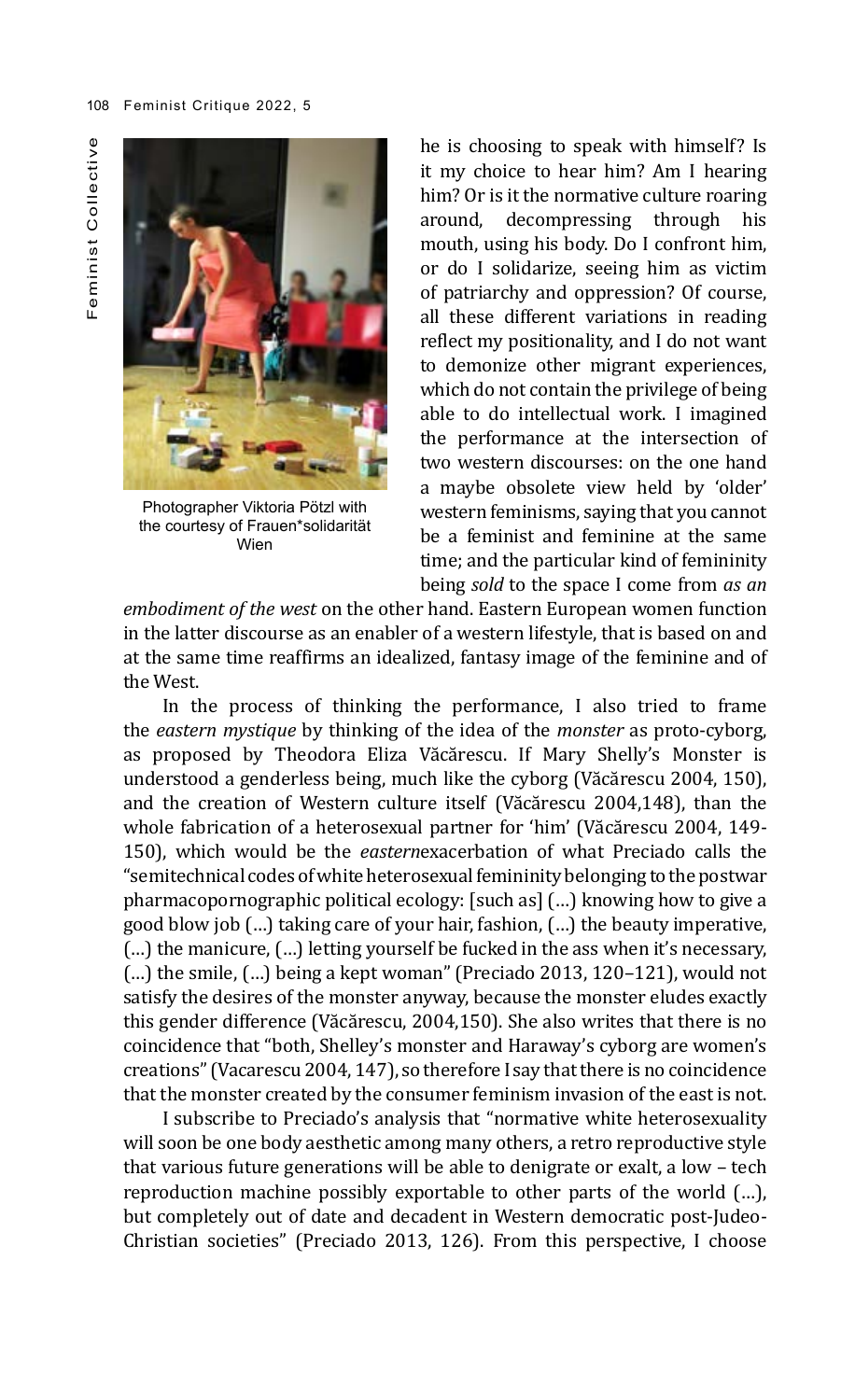to see critically policing one's femininity, especially if it's a different kind of femininity the one criticizing does not subscribe to. I believe a hegemonic structure is present whenever this kind of policing occurs. That's why I am due to see critically my intervention as well and my positionality towards the Romanian space, since I have now become an artist and thinker trained in the West. Therefore, I would claim that femininity needs to be reframed and not restrained. Since it is obvious that it is informed by global capitalism, consumerism and what Preciado calls the pharmacopornographic regime, it is impossible to reframe femininity as a personal choice, while at the same time it is wrong to police its bearers for exactly the same reasons.

### **getting the memo: beauty means work**

The ghost of beauty as a connection to the West has been haunting the proximate eastern territoriality for a long time. The biopolitical regimes have disciplined bodies: from the eugenic influenced interwar period, where "women were not to be counted as autonomous individuals but rather as dependents, since their eugenic role would be limited to human reproduction rather than economic production" (Bucur 2002, 98), to the biopolitical footprint of communist regime. According to theorist Petruța Teampău, communist discourse reframed feminine beauty as a "cluster of qualities" and "no longer a quality in itself" (Teampău 2011, 215), as well as reinforcing femininity and beauty as social responsibilities: "a women was beautiful only if she acted according to communist ethics" (Teampău 2011, 215).

If in the 1940s, Romanian women's magazines, the visual representation of woman had a short lived period where it relied on the image of Hollywood stars (before changing direction towards soviet influences): a standardized beauty, youth and glamour, the post-communist regime of 1989' saw a return of this "Western female body" image (Mîndruţ2006, 22). Even more, as the author writes, "after communism, freedom was experienced on the site of the body (…), a new body" (Mîndruţ 2006, 13). The methodological renewal (everything new) after communism, had as a consequence the fact that my generation (the children born shortly before or after 1989) were in a way left without a past, since the past was constantly being denied. *'Communism never happened' (2006)* art piece by the Romanian artists Ciprian Muresan speak to me exactly about this. The process of recuperating memory becomes very important and is definitely one that our generation will have to continue. The neo-capitalist regime was quick to occupy these apparently empty spaces. The market, newly inaugurated and instantly celebrated, was "flooded with no longer censored images of the body: sexy, fit, naked bodies, i.e., Western bodies" (Mîndruţ 2006, 13). "In postsocialist Romania, the body – the female one *per excellentiam* – became a powerful signifying tool, marking the break with the communist past and the onset of a new age. The body was not only the locus of enjoying the fresh sense of freedom, but also the symbol of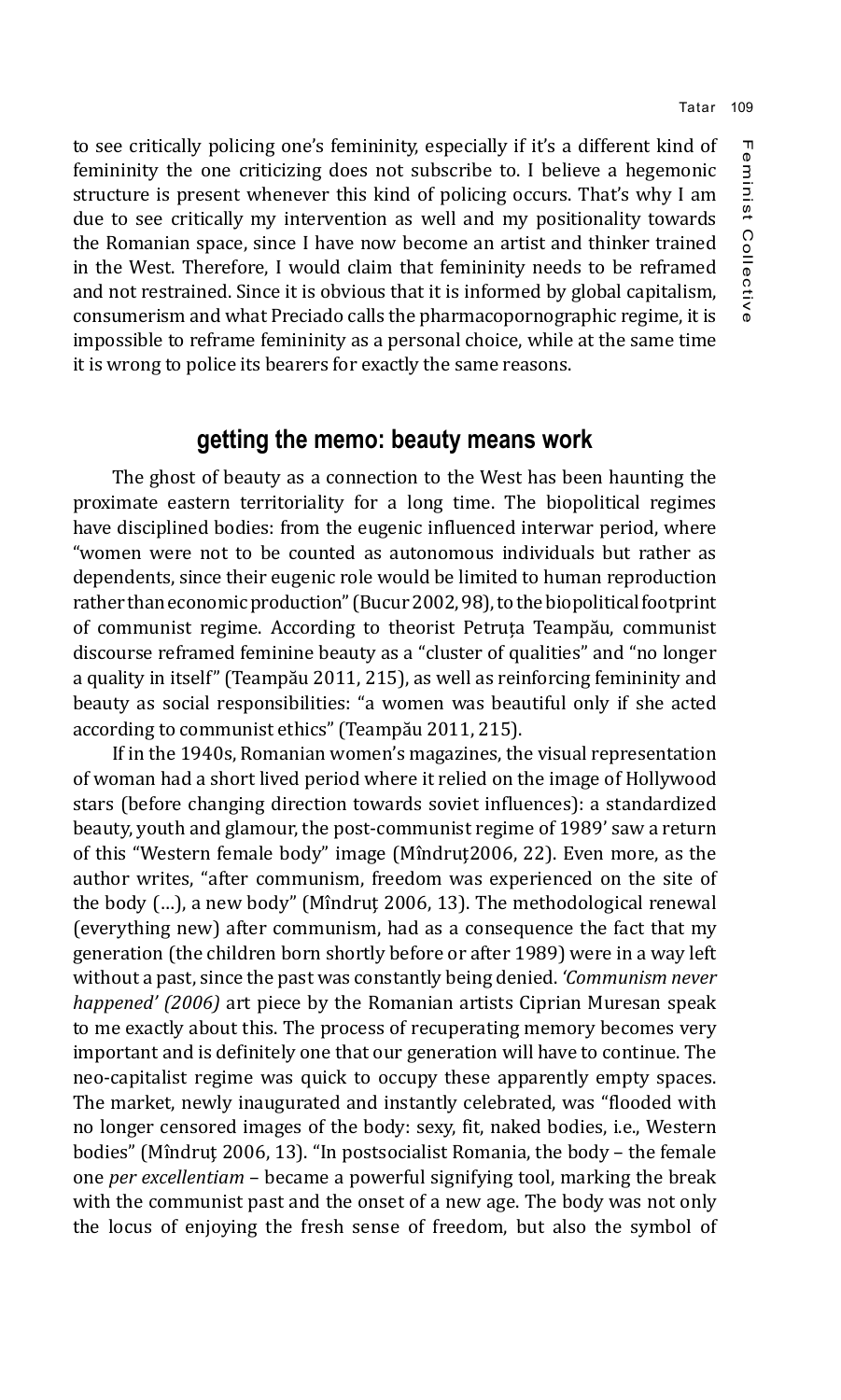Photographer Viktoria Pötzl with the courtesy of Frauen\*solidarität Wien

a new, better life, and the marker of the individual's commitment to such a life. The image of the "Western" female body (sexy, tanned, and slim) became, for both Romanian men and women, the epitome of Western culture and of a desirable lifestyle" (Mîndruţ 2006, 22). If I may quote the title of an article by Holly Porteous: "From Barbie to the oligarch's wife: reading fantasy femininity and globalization in post-Soviet Russian women's magazines" (Porteous 2017), I would claim that this was a powerful<br>narrative about achievement and achievement women, and was mainly used to sell the products and *affinities* (personal development classes, sports, etc.) to eager future *'princesses'* on the eastern

post-communist terrain. While I am aware I could have been inclined to pick up this message because I was so clearly excluded from this kind of rewards, it is also obvious that it is exactly the customer they address, since the Barbie prototypes ought to be always in the process of improvement, while "imagined to be potentially 'flawless'" (Steyerl 2012, 163).

Sian Stephenson even uses the term 'fantasy feminism' to argue for the way westernized editions of woman's magazine entered the Russian market after the fall of communism and were used instrumentally to enable and sustain consumerism, by promoting a feminism that created "a creature that existed outside the constraints of reality"(Stephenson 2007, 615).

# **in the land of the beautiful**

It is from this soil that human Barbie could emerge (Bianca Draguseanu in Romania and Valeria Lukyanova in Ukraine are the examples I can think of right now). I cannot but think of the essay by Hito Steyerl "The Spam of the Earth: Withdrawal from Representation" published in the "Wretched of the Screen", where she actually claims that image spam could be seen as a way of people withdrawing from representation altogether. "Rather than a document of domination, image spam is the people's monument of resistance to being represented *like* this. They are leaving the given frame of representation" (Steyerl 2012, 169). She then adds "the image-spam people are double agents. They inhabit both the realms of over- and invisibility. This may be the reason why they are continuously smiling but not saying anything" (Steyerl 2012, 173). Can we thus read the human Barbie bodies as denying norms while at the same time over-exaggerating them? Remember, we are on the terrain of artistic investigations, and I am trying to find alternative readings.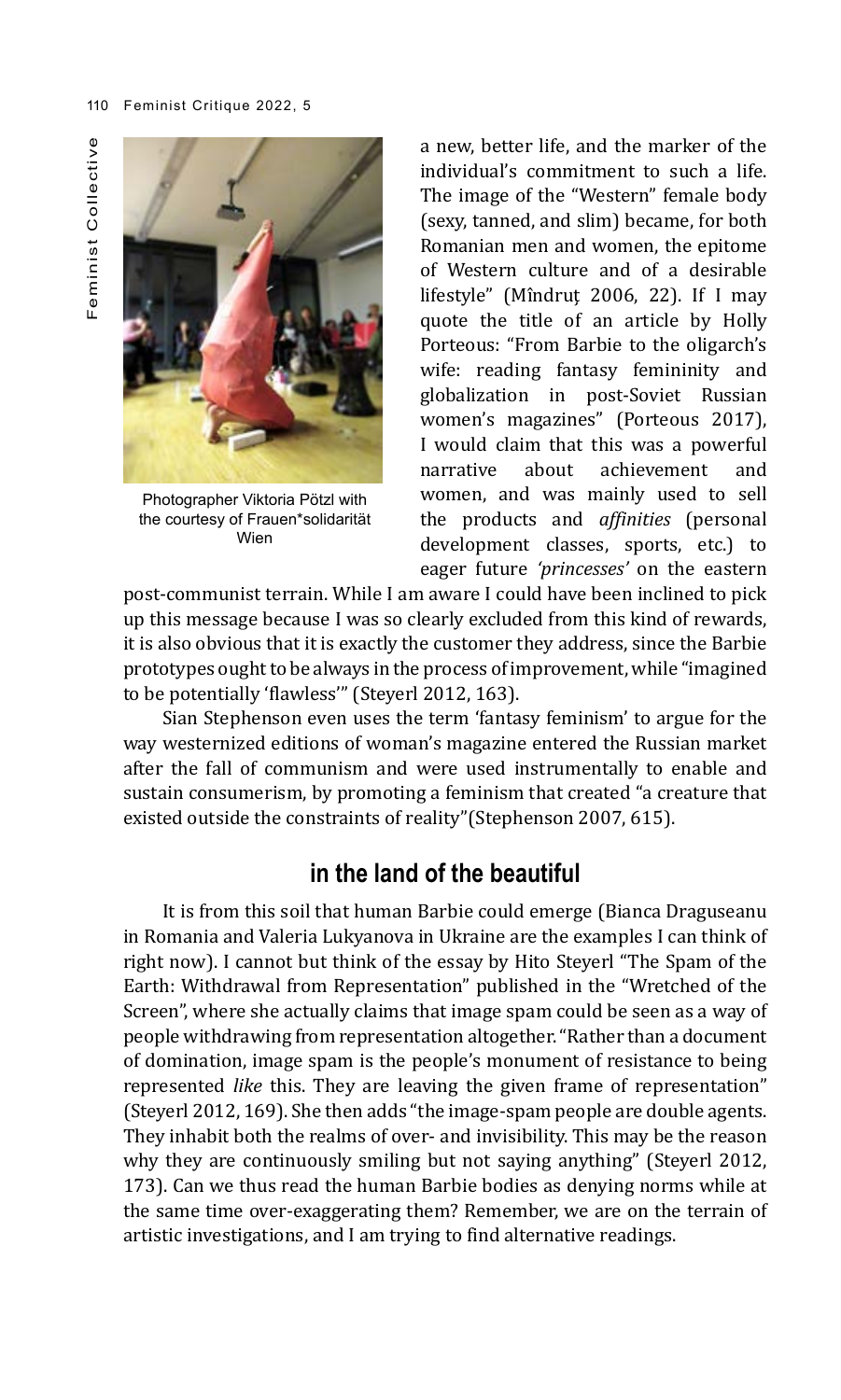Tatar 111

To go back to the post-communist Romanian terrain, we will of course encounter the actual reading of *Bianca's success story*. Lucky Studio (http:// luckystudio.ro/), video chat studio from the city of Iasi, run exclusively by women is offering an extraordinary bonus for a three year contract, namely silicone implants. The logo of the site says "esti libera sa faci bani" ("you are free to make money"). This is not the communist call for women's emancipation in the work sphere (which failed anyway according to feminist thinker Mihaela Miroiu), nor the call for sexual liberation of women from the traditionalist orthodox Romanian society, but a capitalist call, equating emancipation



Photographer Viktoria Pötzl with the courtesy of Frauen\*solidarität Wien

this time with money. Just to be clear, it is not the sex work *per se* that I am criticizing here, but the framing through the somehow surreal TV reportages, surreal if we think of their actual patriarchal, traditionalist and orthodoxly charged viewers. In them $^{\scriptscriptstyle 1}$  the accent is posed on the goods and lifestyle made available by earning a high income, which is at the same time dependent on how *good* one is. This *good* is never extended on. The sexuality of the working bodies is actually not present. It is at most equated with a camera shot of a cleavage with augmented breasts. Sexuality remains denied, as it is dangerous. Women's sexuality is cut away in the presentation video made for the general public, the sexuality *mentioned*is that of the paying customer. There is no doubt that the women's sexuality is present, it is just cut out of the narrative, because bringing it in would mean challenging orthodox society in a way that it consciously avoids. The reportages also feature testimonials from workers on how easy it is to conceal the job one is doing and the message is that this should be encouraged. Pharmacopornocapitalism flourishes in the most orthodox societies. The emancipatory tone of these videos does not come from a liberated understanding of femininity – what Preciado calls potentia gaudendi: "femininity, far from being nature, is the quality of the Orgasmic Force when it can be converted into merchandise, into an object of exchange, into work" (Preciado 2013, 46-47), but from a capitalist understanding of freedom, freedom to buy: femininity bought through breast implants, which is then bought by the paying (western) customer, whose money is then used as argument for (and not against). Of course, with this example I am oversimplifying, and I have not elaborated in the text about the social exclusion of these body discourses. *Otilia's enigma* was trying to

<sup>1</sup> Aired on National TV (2016), Prima TV (2015, 2016), Romania TV (2015) and ProTV (2013). Accessed from the website <http://luckystudio.ro/video/>